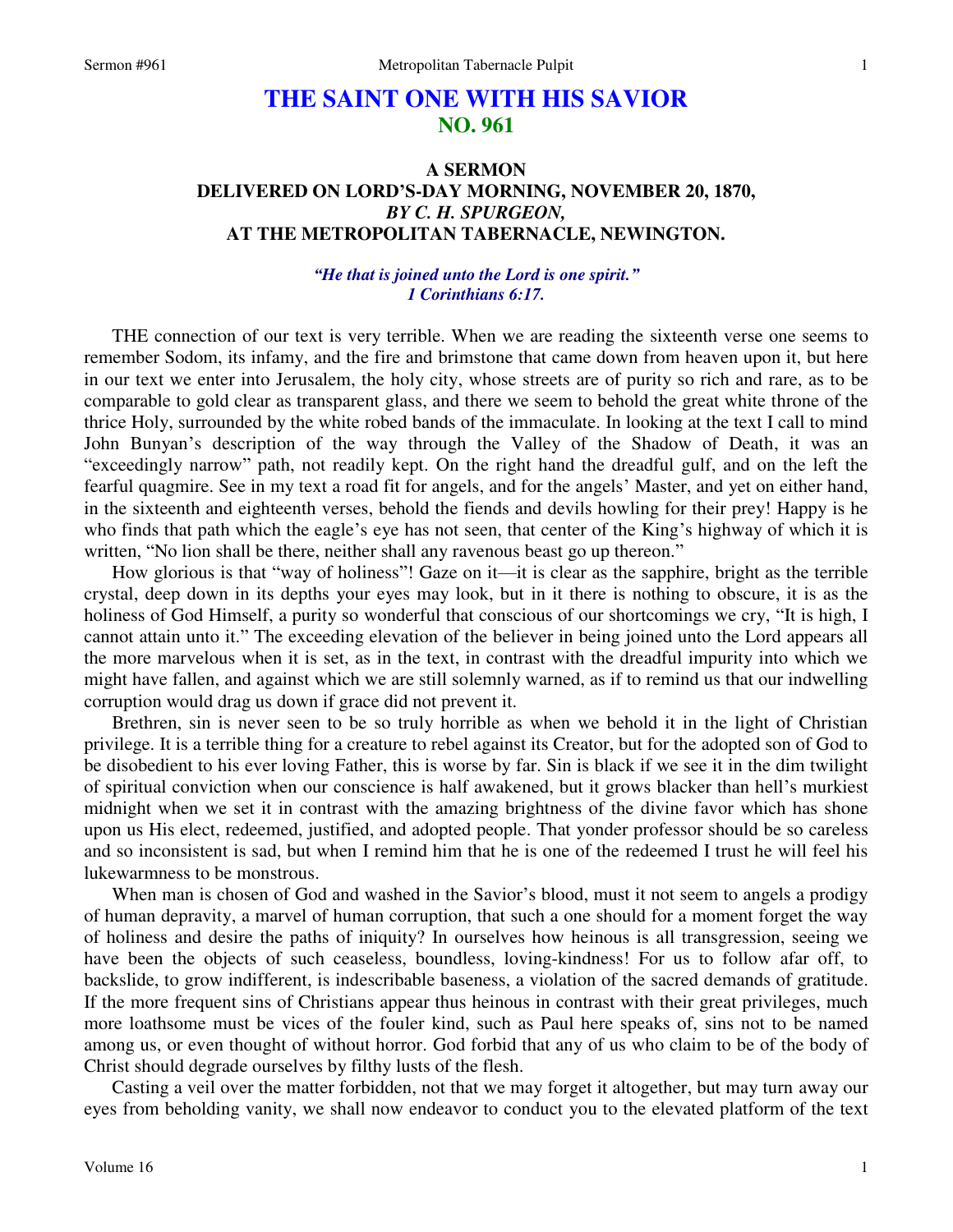itself. I see in it, first, *a mysterious deep* which I cannot fathom, and, therefore, in the second place, we will sail across it while we speak of *a manifest grace* which glistens on its surface.

**I.** First, then, there is in the text A MYSTERIOUS DEEP. "He that is joined unto the Lord is one spirit."

What means that joining to the Lord which is mentioned here? There is a joining to the Lord in election. We were chosen in Christ Jesus from before the foundation of the world, and by sovereign love we were predestined to the adoption of children by Jesus Christ. There was a further joining to the Lord in covenant, when Jesus became of old the Head of His church. As Adam was the head of all that came of his loins, so is Christ the Head of a spiritual seed to whom the promise belongs by a covenant signed, and sealed, and ordered in all things and sure.

Further, Christ was joined to us when He took upon Himself our nature. When He came into this world and was made a man, then He was truly joined to us. He left His Father, and was joined unto His bride, and they two became one flesh. "For both he that sanctifies and they who are sanctified are all of one: for which cause he is not ashamed to call them brethren." He was one with us in nature, one in our sufferings, one in our life and death, one too in bearing our curse, taking upon himself our sin.

All this makes up a glorious joining unto the Lord, but it is not the doctrine taught here, for all who are joined to Christ in the divine purpose are not yet made of one spirit with Him, for many of them are still living in their natural ignorance, little aware of the grace ordained of old for them. They are yet to be brought out from the house of bondage, their election is to be followed by their calling, the Lord Jesus who is God's covenant is yet to be revealed to the eye of their faith, and a living union to Christ is yet to be created. This last work of grace is not yet wrought in the uncalled, and they are not in that sense joined to the Lord.

A vital and spiritual union is meant in the text, a union which is matter of living experience, and is wrought in us when we are born again, when we pass from darkness into Christ's marvelous light, when we rise from the death of sin to find the Lord Jesus to be our life. From that moment we are "dead, and our life is hid with Christ in God." From the moment of our regeneration, we who were once the branches of the wild olive are grafted into the good olive, we who were cast out like withered branches to be burned, are grafted into the ever-living vine, and become one with Jesus Christ our Lord. This is the union here spoken of, and he that is joined unto the Lord in that way by a work of the Holy Spirit radically and thoroughly changing him, and renewing him, and bringing him into oneness with Christ, is said to be "one spirit."

But what does that word, "one spirit" mean? Well, we must get at it by degrees. You may guess at its meaning from the fact that in other parts of Scripture the union between Christ and His people is described by that of a marriage union, and then it is said, "These two shall be *one flesh,"* but to take off the carnal edge of the metaphor, lest we fall into any grossness of thought, we are told that we in union with our Lord are *one spirit*. The union is a spiritual one. It is a great mystery, says the apostle, when he speaks concerning Christ and His church. You get a glimmer then of what he means, there is a spiritual union, as real as when two are made one flesh, but it is not to be misread, and corruptly thought of as a carnal, material matter. It is a deep truth belonging to the world of spirit.

Try to get at it again. Remember that Christ and His people *have one spirit.* The Holy Spirit who quickens *us* anointed *Him,* the Holy Spirit who illuminated us gave to Jesus Christ the unction with which He came to preach the reconciling Word to man. "The Spirit of the Lord," says He, "is upon me, for he has sent me to bind up the broken hearted." The Holy Ghost on Christ is the same Holy Ghost as upon us. The oil which ran down Aaron's beard, and descended to the skirts of his garments, was the selfsame holy anointing which was poured upon his reverend head.

Yes, and glory be to God for the truth, we have the same Spirit with the Lord Jesus Himself. The apostle says, "There are diversities of operations, but it is the same God which works all in all," and again, "For by one Spirit are we all baptized into one body, whether we be Jews or Gentiles, whether we are bond or free; and have been all made to drink into one Spirit," but we need not stay there, for we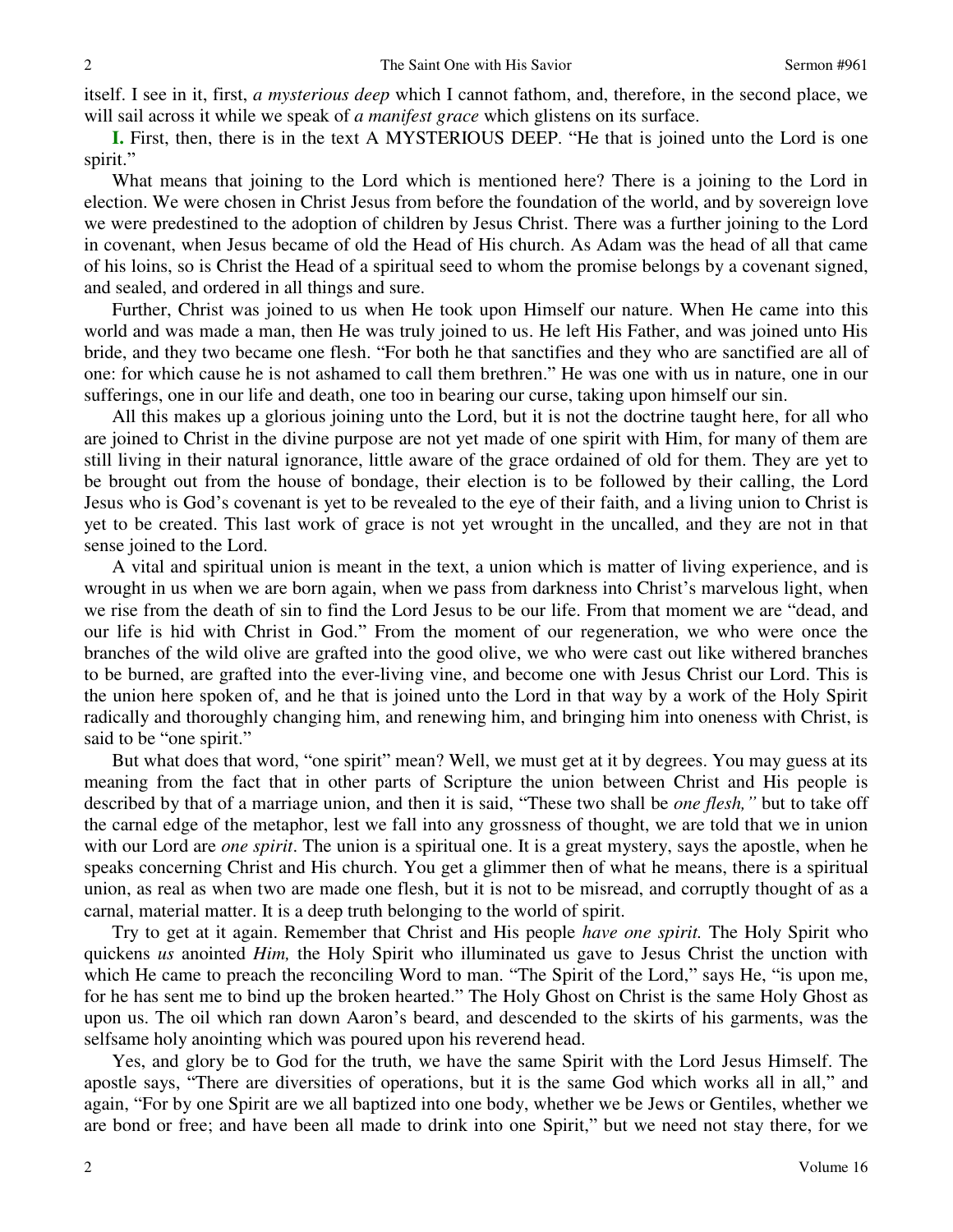may add, we all have the selfsame Holy Spirit as Jesus had. The foot is baptized into the same Spirit as the head, the ear not only has the same Spirit as the hand, but has the same Spirit as the glorious crowned and adored Head of the church.

That is not all the meaning of the text, though it helps us to come near it, we have a greater mystery here. Some have read it, *"we are of one spirit with him,"* that is to say, we come to think and feel as Jesus does, have common motives, aims, emotions, and desires. This is most true, and is the practical meaning of the text, but a more spiritual sense is under it. Let us, however, turn this over a moment. We who are joined unto the Lord are of one spirit with Him, the one Holy Spirit has wrought us unto the selfsame thing. As Jesus is actuated by an intense desire for the glory of God, the Holy Spirit has wrought us unto the selfsame fervent longing, His meat and drink is also ours, into His labors, and His joys we enter. This meaning is high—O for grace to reach it in our own characters!

Yet the text says not that we are *of* one spirit, but we *are* one spirit, we not only have one spirit, and are of one spirit, but *we are one spirit.* Now, what shall I say of this? I shall say nothing but that this is a matter to be understood only by the spiritual mind, and not to be readily, if at all, expounded in human words. It is not a truth for which we have adequate expressions, letters, syllables, words fail us. This much we can say though more is left unsaid, there is a union between Christ and His people most deep, most mysterious, most essential, if you would know it, ponder this sentence of our Lord's prayer, "I in them and you in me, that they may be made perfect in one." Christ and His saints actually are one spirit. Oh, the depth! Your contemplation, if aided by the heavenly Interpreter, may assist you, as for me, I should but darken counsel by words without knowledge, if I tried to open up what these words rather conceal than reveal.

Yet an illustration or two. We have known on earth friends who have become one spirit, intimacy and mutual admiration have ripened friendship into unity, till the one seemed to be the complement of the other, and the mention of one suggested the other. They pursued one objective with equal footsteps, they never differed, but appeared to have one soul in two bodies. The death of one almost necessarily involved the death of the other, the two were inseparable companions. Damon and Pythias lived over again in them. Jonathan and David seemed risen from the dead. Feebly, and but feebly, this reflects the image of our text. So have we seen one spirit in another relationship, which is often used as the token of the union between Christ and His people, between the husband and the wife, of which we shall speak more particularly anon, where there has been one love, one aim, one objective, like two stars the wedded pair have shone with such blended rays as to have seemed more one than two. One name, one heart, one house, one interest, one love, they have also had one spirit.

More fully still our text is illustrated by the branch and the stem. The branch in the vine is nothing if separated from the stem, its sap is the very same sap that is in the stem, one life is in the stem and the branch, and they are both struggling for the same objective, both seeking to produce and ripen the fruit. They have no different aim, or even existence, the stem does not hoard for itself, nor the branch blossom for itself. The branch and stem are one vine, they are nothing separated from each other, their life one, and their design one. See here again, as in a glass darkly, an amazing spiritual truth.

Yet more fully is this gracious union between us and our Lord brought out in the metaphor of the union of the member with the body. In that case there is, indeed, one spirit, not only in a vital but in an intellectual sense. If there be life in this finger, it is identically the same life that is in the head, but one spirit quickens all the parts of the body, whether comely or uncomely, whether base or honorable, and so in the whole church of God the life of Christ is the life of His people, the spirit of Christ is the spirit of His people. They are not two but one, the mystical union is so complete that even the marriage bond, of which we spoke just now, cannot fully come up to it, it is but an earthly symbol of a yet truer heavenly reality. We who are joined unto the Lord are one spirit. I say no more, what I have said may rather conduct you to the door than open it, but there is one whose work it is to be the revealer of secrets, ask Him and He shall reveal even this unto you.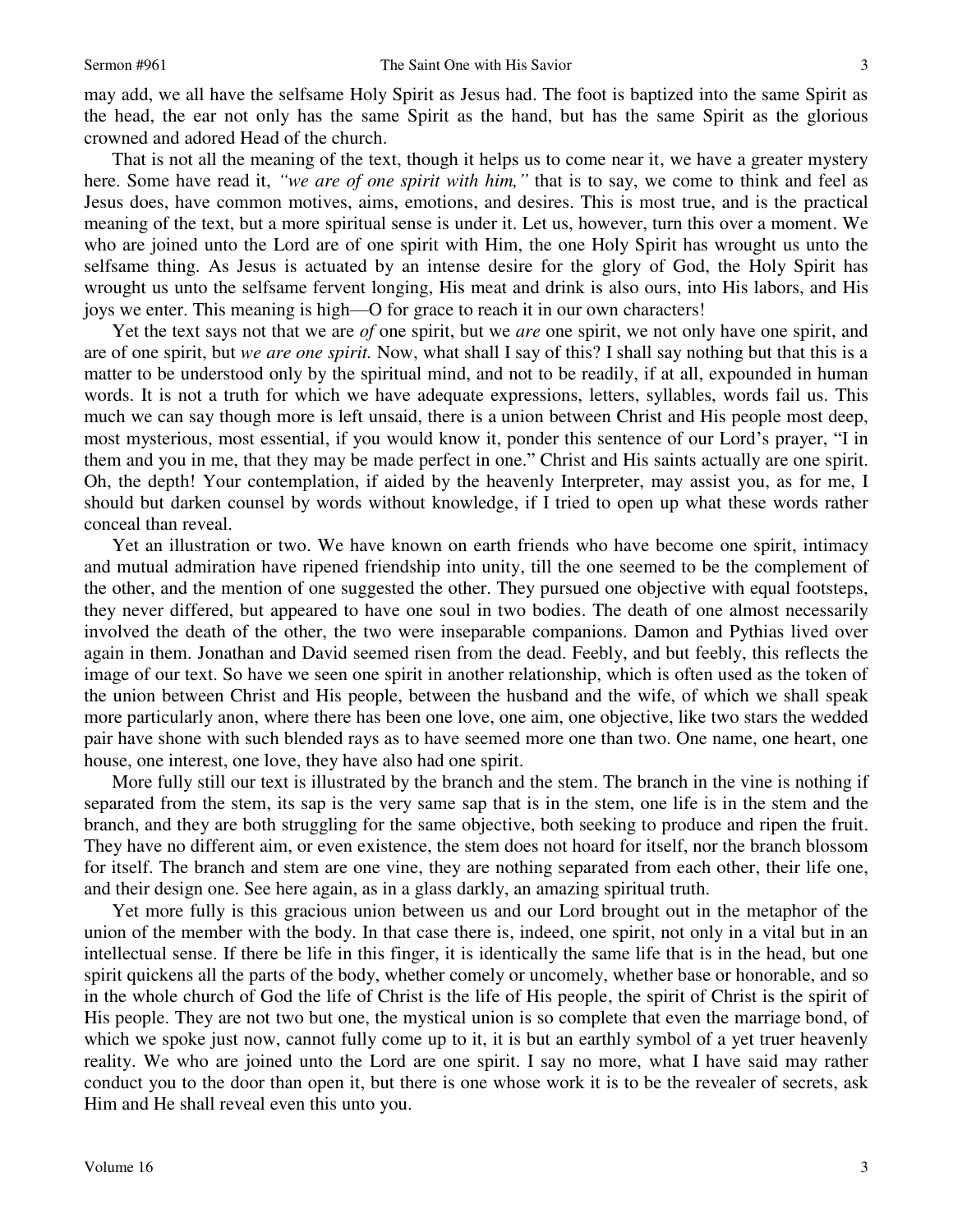**II.** May the Holy Spirit help us while considering the second head. On the very surface of the text, there is A MANIFEST GRACE.

Our one spirit with Christ reveals itself practically in a manifest sympathy of spirit between us and our Lord, so that we being one spirit are seen to be actuated and impelled by the same influences, we are of one spirit with Jesus. That meaning I shall try and bring out.

Union with Christ in these days, when religion wears her holiday garments, is a word with a pleasant sound, and because of its honorable esteem men would fain possess it, but alas! they know not what it is. They hang a cross at their necks, or embroider it on their garments, or stamp it on their books, and fancy that this gives them some degree of unity to the Crucified. But, brethren, this matter lies quite out of their reach. To be one spirit with Christ much more is needed than to bear the Christian name*.* You may call yourself a Christian, or a Brother, or one of the Society of Jesus, and in so doing you may have selected what you think to be the most orthodox of terms by which to designate yourself and the congregation to which you belong, but union to the Lord stands not in name only. There were those of old who called themselves Jews and were not, their taking the name did not give them the nature of Israelites. They that are joined unto the Lord may not always be known by the same name, they may be called Christians at Antioch and Jews at Philippi (Acts 16:20), but a right or a wrong name will not change the real character. Call a poppy a rose, and you will not thereby give it perfume.

Perhaps none in all the world are less joined to the Lord than some who adore the very name of Christian, and make an idol of the outward sign of the cross. Neither is true union to Christ to be gained by mere outward profession. You may be baptized in water, but unless you are baptized into the Holy Ghost, you know not what union with Christ is.

If in baptism we are buried *with Him,* then it is well indeed, but the sign in itself is nought, for Simon Magus though baptized had no part nor lot in the matter. We may sit at the Lord's table with His people, yea, in the company of apostles, and yet be sons of perdition. He may eat and drink in our streets, and yet may never know us. To eat the visible bread is not to be one with His mystical body. Union with Christ lies deeper than name, lies deeper than outward signs and seals of church fellowship, and it even lies deeper than the performance of some apparently good actions and the use of religious words in conversation. We may do many things in His name, yea, and great things, too, for in His name many cast out devils and did many wonderful works, and so were partakers of the powers of the world to come, and yet they were rejected by Him at the last as unknown of Him.

When judgment begins at the house of God small store will be set by mere visible union, for the branches in Christ after this fashion not bearing fruit will be cast forth, and withered, and burned in the fire. We must be rooted and built up in Him. He must be formed in us or it will little avail us to have been numbered with His disciples. The superficial, the nominal, and the outward will not suffice. He that is joined unto the Lord must be one spirit, deep down in the very vitals of our being must this union with Jesus Christ most eminently reside, and in our hearts and reins must His truth be found. This is solemn teaching, and it ought, like the candle of the Lord, to search the secret parts of our nature.

The carnal mind loves that which is outward, for it can readily comply with it, and that without divine assistance, but the unregenerate heart kicks against that which is purely spiritual, for it cannot understand it, and herein it is compelled to feel its own powerlessness, except to counterfeit with base imitations. My brethren, this is a discerning word, dividing between the joints and marrow, and discovering the thoughts and intents of the heart. You who are quickened with the incorruptible seed, and discern spiritual things, come you to the search, and see well to it that you are joined unto the Lord, not in the form of godliness only but in the power of it also.

Let us give you, for your assistance, an illustration of what unity of spirit is as we see it among men, for herein we may dimly see it as between the Lord and our souls. We will take a copy from that rare conjugal union which exists among those who realize the highest ideal of the married life. Sometimes we have seen a model marriage, founded in pure love and cemented in mutual esteem. Therein the husband acts as a tender head, and the wife, as a true spouse, realizes the model marriage relation, and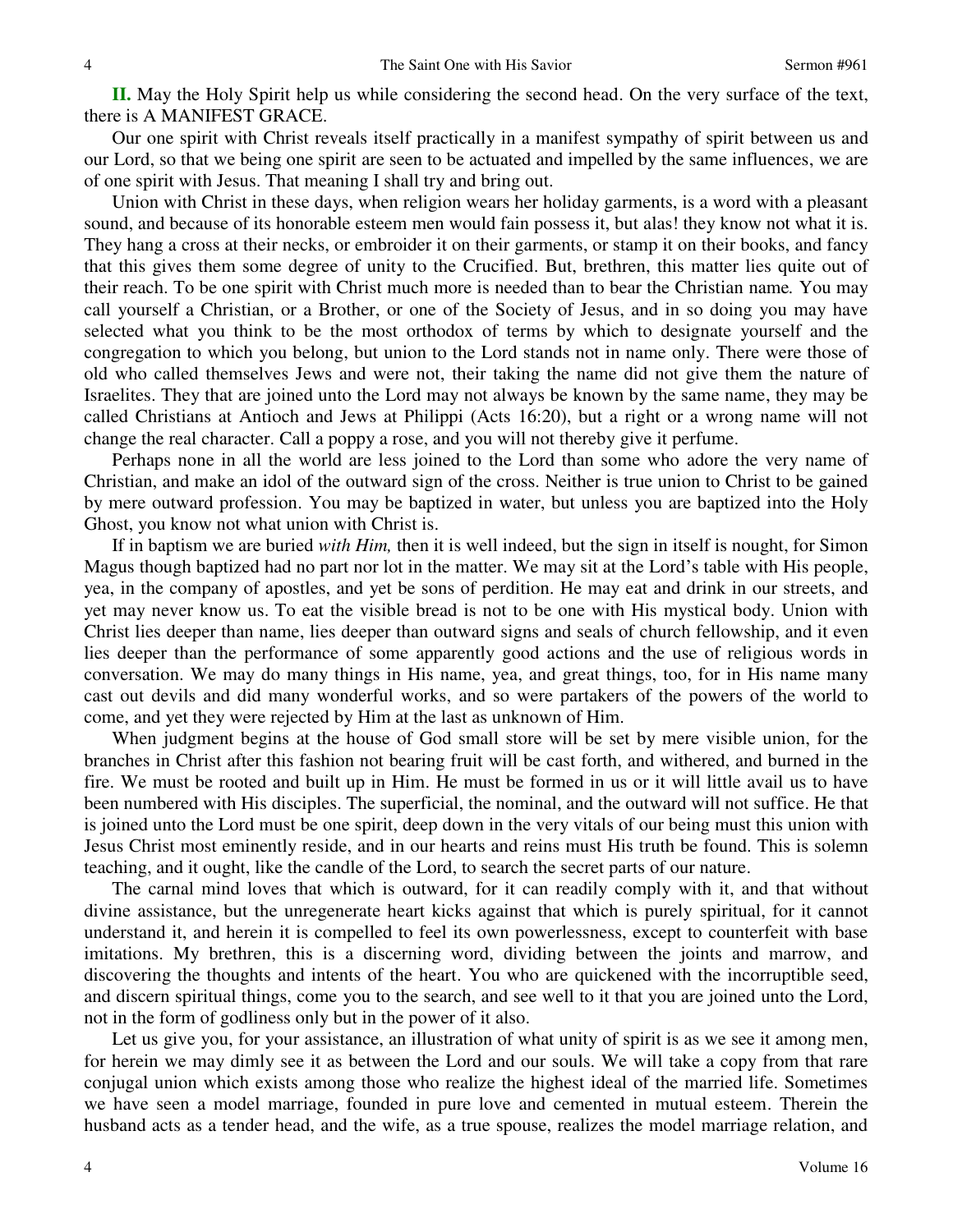sets forth what our oneness with the Lord ought to be. She delights in her husband, in his person, his character, his affection, to her he is not only the chief and foremost of mankind, but in her eyes he is all in all, her heart's love belongs to him and to him only. She finds sweetest content and solace in his company, his fellowship, his fondness, he is her little world, her paradise, her choice treasure.

To please him she would gladly lay aside her own pleasure to find it doubled in gratifying him. She is glad to sink her individuality in his. She seeks no name for herself, his honor is reflected upon her, and she rejoices in it. She would defend his name with her dying breath, safe enough is he where she can speak for him.

The domestic circle is her kingdom, that she may there create happiness and comfort is her lifework, and his smiling gratitude is all the reward she seeks. Even in her dress she thinks of him, without constraint she consults his taste, and thinks nothing beautiful which is obnoxious to his eye. A tear from his eye, because of any unkindness on her part, would grievously torment her. She asks not how her behavior may please a stranger, or how another's judgment may be satisfied with her behavior, let her beloved be content and she is glad.

He has many objectives in life, some of which she does not quite understand, but she believes in them all, and anything that she can do to promote them she delights to perform. He lavishes love on her and she on him. Their objective in life is common. There are points where their affections so intimately unite that none could tell which is first and which is second. To see their children growing up in health and strength, to see them holding posts of usefulness and honor, is their mutual concern, in this and other matters they are fully one. Their wishes blend, their hearts are indivisible.

By degrees they come very much to think the same thoughts. Intimate association creates conformity, we have known this to become so complete that at the same moment the same utterance has leaped to both their lips. Happy woman and happy man! If heaven be found on earth they have it! At last the two are so welded, so engrafted on one stem that their old age presents a lovely attachment, a common sympathy, by which its infirmities are greatly alleviated, and its burdens are transformed into fresh bonds of love. So happy a union of will, sentiment, thought, and heart exists between them, that the two streams of their life have washed away the dividing bank, and run on as one broad current of united existence till their common joy falls into the main ocean of felicity.

Such a sight it may be is not commonly seen, but it is inexpressibly beautiful, and is a fair type of what the Christian ought to be in his oneness with his Lord. For the believer there should be no attractive beauty but in Christ, nothing that can charm him, stir the deeps of his soul, or move his nobler passions, but the glorious person of Emmanuel, the chief among ten thousand. He loved us, and gave Himself for us, we also love Him and give Him our whole selves, for us the one object of life is to please our Lord. We should not dare to sin, not because we are slavishly afraid of punishment, but because we would not grieve the Bridegroom of our souls. We must labor for His cause, not because of legal demands, but because we know no higher happiness under heaven than to make Him honored and to let Him see in us, and through us, of the travail of His soul.

Our Lord has great ends and objectives, we cannot understand them all, but to our utmost we desire to promote them by suffering or by service. Our prayer is, "Lord, show me what you would have me to do." We would be tenderly sensitive to His desire, not surrendered to it only, but delighting in whatever He wills. We reckon it our honor to be permitted to help Him, however humbly, to work out any of His designs. As to the children of His grace, both His and ours, regenerated by His Spirit and converted by our ministries, they are doubly dear to us, and their perfection we seek with Him. Our constant inquiry is, can we do anything for them? can we call home the backsliding? can we comfort the desolate? can we help the poor and needy? can we be of any service to the lambs of His flock?—

> *"There's not a lamb in all His flock We would disdain to feed."*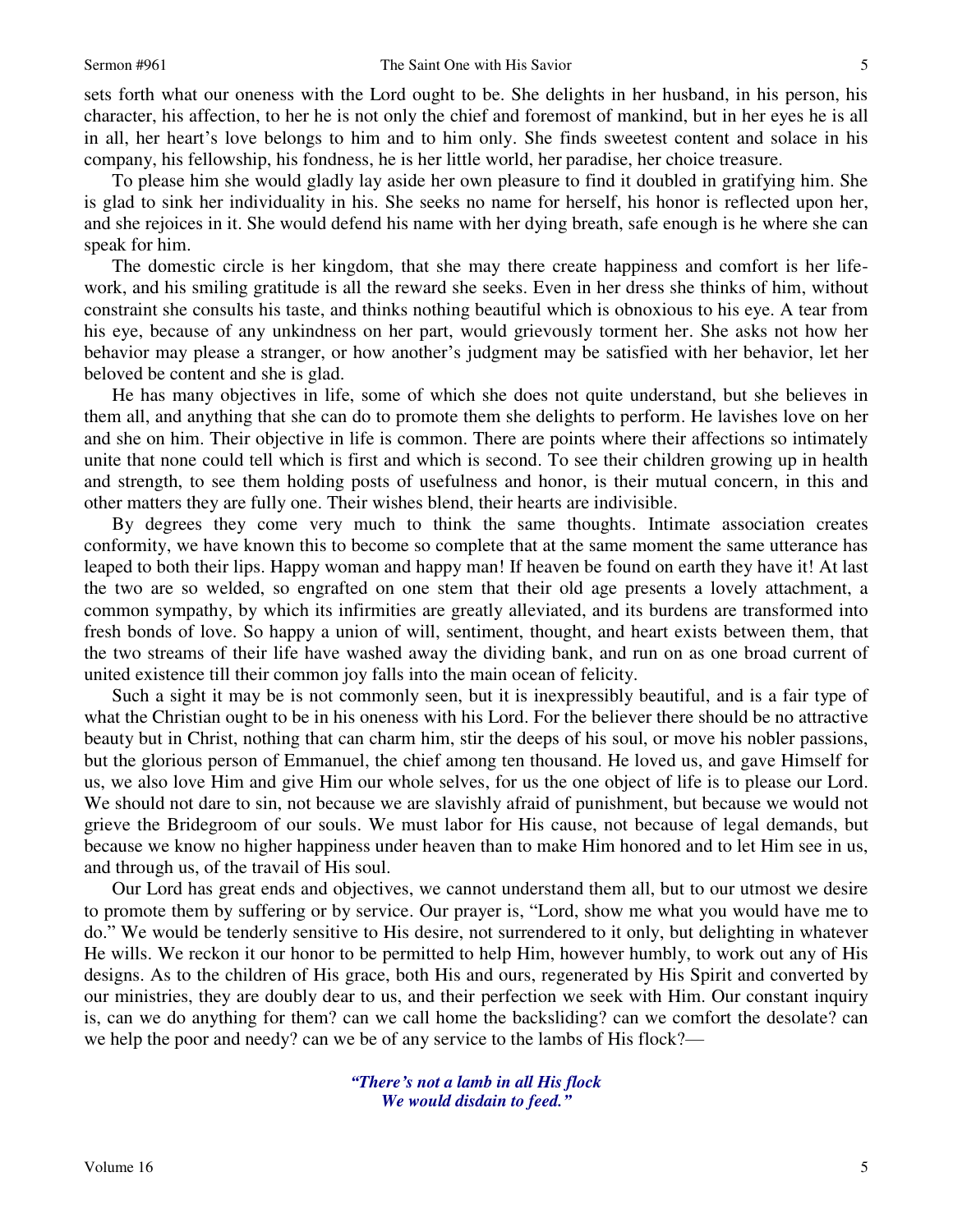We would do anything by which we might show our love to Him, for our union of heart, our union of purpose, our union of thought with Him, are all deep and true. Such a Christian grows to think as Christ thinks till the teachings of Jesus are plain to him. He never tries to tone down the Gospel as certain philosophic minds are ever doing, because they are not in union with the great Teacher's heart, but they come to see things from the Lord's point of view, and know their Master's meaning as by a sacred instinct. Blessed consummation when their hearts at last are all wrapped up in Jesus, even as the bush at Horeb was all on fire with God. Just as Jesus has set all His love on them, so they come to set all their love on Him, and they can say with the apostle, "For me to live is Christ," while the gain which they anticipate in death is the gain of being nearer to their Beloved, and forever beholding the glory of His face.

I have given you an illustration, and have worked it out but poorly, but even had I wrought it out to perfection, it must necessarily fall short of the incomparable "one spirit" which dwells in our glorious Head and all His members. Go on till you sing with quaint old Francis Quarles—

> *"E'en like two little bank-dividing brooks That wash the pebbles with their wanton streams; And having rang'd and search'd a thousand nooks, Meet both at length in silver-breasted Thames, Where in a greater current they conjoin: So I my best Beloved's am; so He is mine.*

*E'en so we met; and after long pursuit, E'en so we joined, we both became entire; No need for either to renew a suit, For I was flax, and He was flames of fire. Our firm united souls did more than twine, So I my best Beloved's am; so He is mine."*

Where such union as that exists, what does it produce? Its fruits are precious. They who are thus one spirit with Christ live for the *same end*. He lived for God's glory. "Wist you not," said He in His youth, "that I must be about my Father's business?" In His riper years He said, "It is my meat and my drink to do the will of him that sent me." He that is joined to the Lord is one spirit in that respect. For him the great, one, only thing, is to glorify God. In such a case the soul sees everything in this one light, and asks concerning all, how will it affect the kingdom of God!

Even in reading the newspaper, one says, "Great events are transpiring in politics, how will these work for the glory of God?" The engineer considers the effect the war may have on the world, the politician thinks of the balance of power, the reformer meditates on its results as to human progress, but the man who is joined unto the Lord prays only, "Father, glorify your name." To him the profit of his business is only profit so far as it will enable him to help the Master's cause, and his honor is no honor unless he can raise out of it some matter for JEHOVAH'S praise.

The glory of God, the glory of God, the glory of God, this was the one target towards which our Lord went onward in His life. Like a shot that crashes through everything until it reaches its mark, so must our spirits find no target but the glory of God, and if we are one spirit with Christ, it will be so. God's glory, God's glory will be first, last, midst, everywhere, everything. All for God, and God in all, will be our motto, as "hallowed be your name, your kingdom come," is our daily prayer.

Further, if we are joined to Christ, so as to be one spirit, we shall seek the same end *for the same reason.* He desired the glory of God not for His own glory, but because He loved God. He was one with the Father, He loved the Father, therefore would He see the Father glorified.

Brethren, it is easy to seek the glory of God with a view to your own glory. Did you never find yourself doing so, desiring that the children in your class would be converted, that in the school it might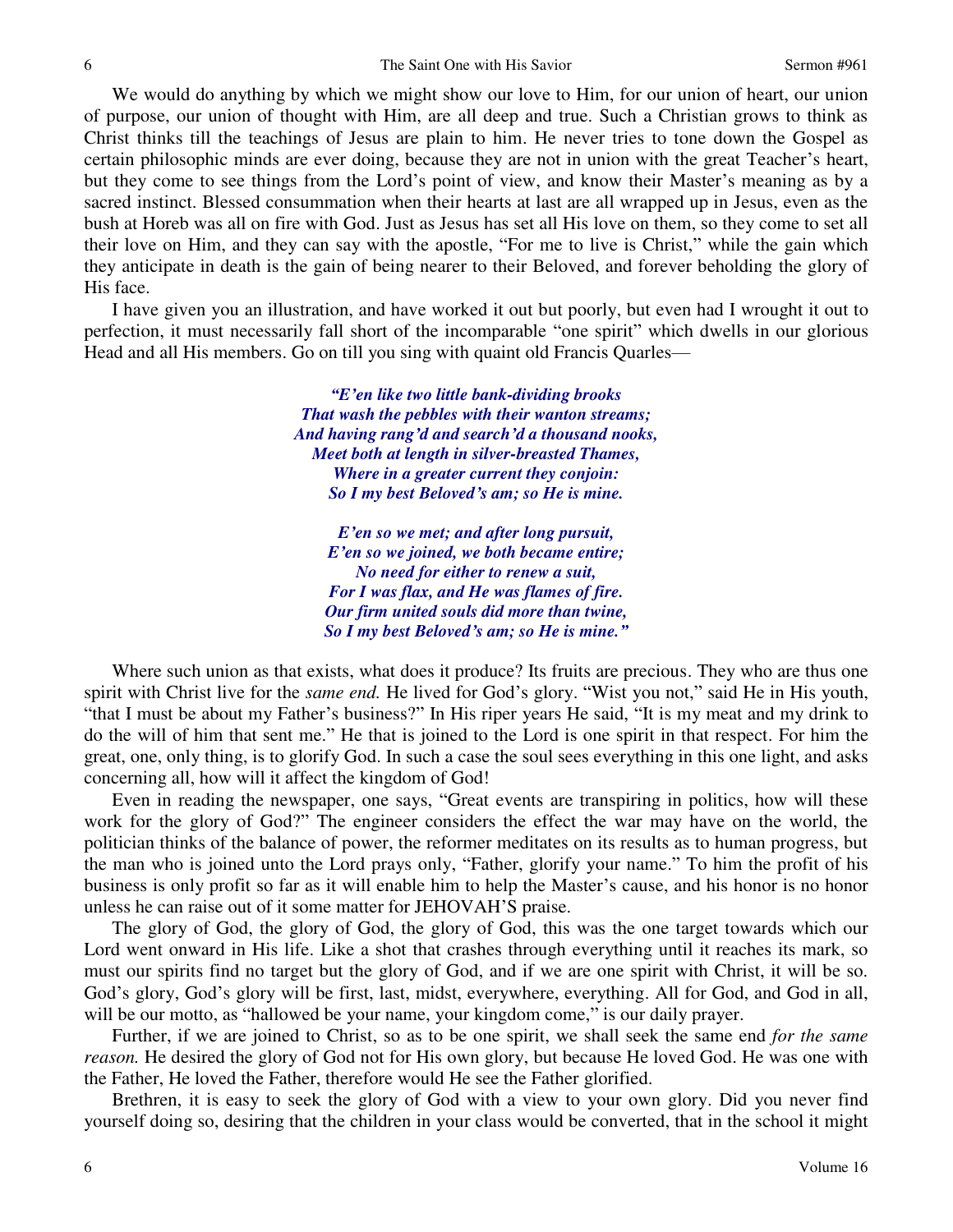be said what a successful teacher is so-and-so? Oh, how have I sought to wring that black drop out of my spirit, when the desire to bring souls to Christ has been backed with the desire that I might have a good standing as a successful minister! Into Christ's thoughts so base an element never entered—He sank Himself in God. He knew His Father would give Him the reward, and for the joy that was set before Him He endured the cross, despising the shame, but self-seeking never threw its alloy into the pure gold of His devotion to the Father.

If we are one spirit with Christ, self will be swallowed up in God. Lord, do what You will with me, so long as You are glorified! If I can glorify You best in silence, then let me never speak again. if it be most for Your glory that I should die, though my life appears to be useful to Your church, yet let me end my days. If it will glorify You that I should be unsuccessful, that I should be in the world's judgment a disappointed man, perhaps a fool without brain enough to succeed, Lord, let me be a fool, or an idiot for You, only glorify Yourself in me, and that is enough. This is true oneness of spirit with Jesus. Self is nothing, God is to be all in all. Comfort, esteem, joy, and even life will be as the small dust of the balance to a man filled with Christ's spirit.

Then we shall come, if we are one spirit with Christ, to aim at the glory of God *by the same means.* How did He aim at it? By the conversion of souls, not by being made a king, not by being called rabbi. He sought for the souls of little children, of peasant women, and of outcasts. If my mind be as Christ's mind, I shall seek God's glory by following after the waifs and strays of society, by bringing in backsliders, by seeking the lost sheep of the house of Israel, laboring by any means to save some.

How, say you, my brethren, are you bending your souls towards the conversion of sinners? It is a great mark of oneness of spirit with Christ, when we have a great tenderness towards lost souls. Do you ever think of souls lost already? Do you ever bring yourselves to the painful consideration of this huge city, so much larger than Jerusalem in our Savior's day, and, I was about to say, equally wicked? Do you never pour out floods of tears for it because it knows not its day, and is neglectful of the invitations of grace?

If you are one spirit with Christ you will weep with Him, you will burn with an ardent passion to gather this city's children beneath the wings of mercy. You will pray for them, sigh for them, live for them, and persevere in labor for them. Your thought about a person will not merely be what trade you can do with him, or how much you may trust him in business, but, "How much good can I do him, and can I find an opportunity in any way of bringing him as a jewel to adorn my Savior's crown!" If our spirits were one with Christ's we should each one be missionaries of the cross, bearing witness to His saving power.

Beloved, with such a spirit we should be content *to use the same modes as our Lord.* Christ's modes of winning souls were very simple, and He always adhered to them, teaching, preaching, living, suffering, and dying were His whole art. Some nowadays seem tired of Christ's plans, and hunt up more rapid methods. I do not believe that Jesus ever strained after effect by animal excitement, He did not strive and cry, and become fanatical, and try to excite poor ignorant people, who know not what they do, to say what they do not understand. He went to work by instructing the ignorant, enlightening their consciences and understandings, and gradually leading them to Himself.

When His spirit is ours we shall be better satisfied with that old-fashioned way of Gospel preaching which the critics nowadays are so fond of sneering at. We shall feel this is the best way, this hard, plodding way, that does not usually produce a great mass of converts all at once, this is best, for Jesus thought so. We shall pine for large harvests, but go on sowing the same seed, and preaching *His* Gospel and no new one of our own. What was wisdom to Him will be wisdom to us.

Then shall we, if we are of one spirit with Jesus, go to work as He did, *with the same emotions.* If we had but six men thoroughly of one spirit with Jesus, London would soon be shaken from end to end, but where are they? God make all His servants such, and we shall hear a new sort of preaching to what is current at this hour, for when Jesus preached, it was tremendous preaching, true, it was pleasing, attractive, interesting, but was far more, it was full of deep heart-power, such as made men see His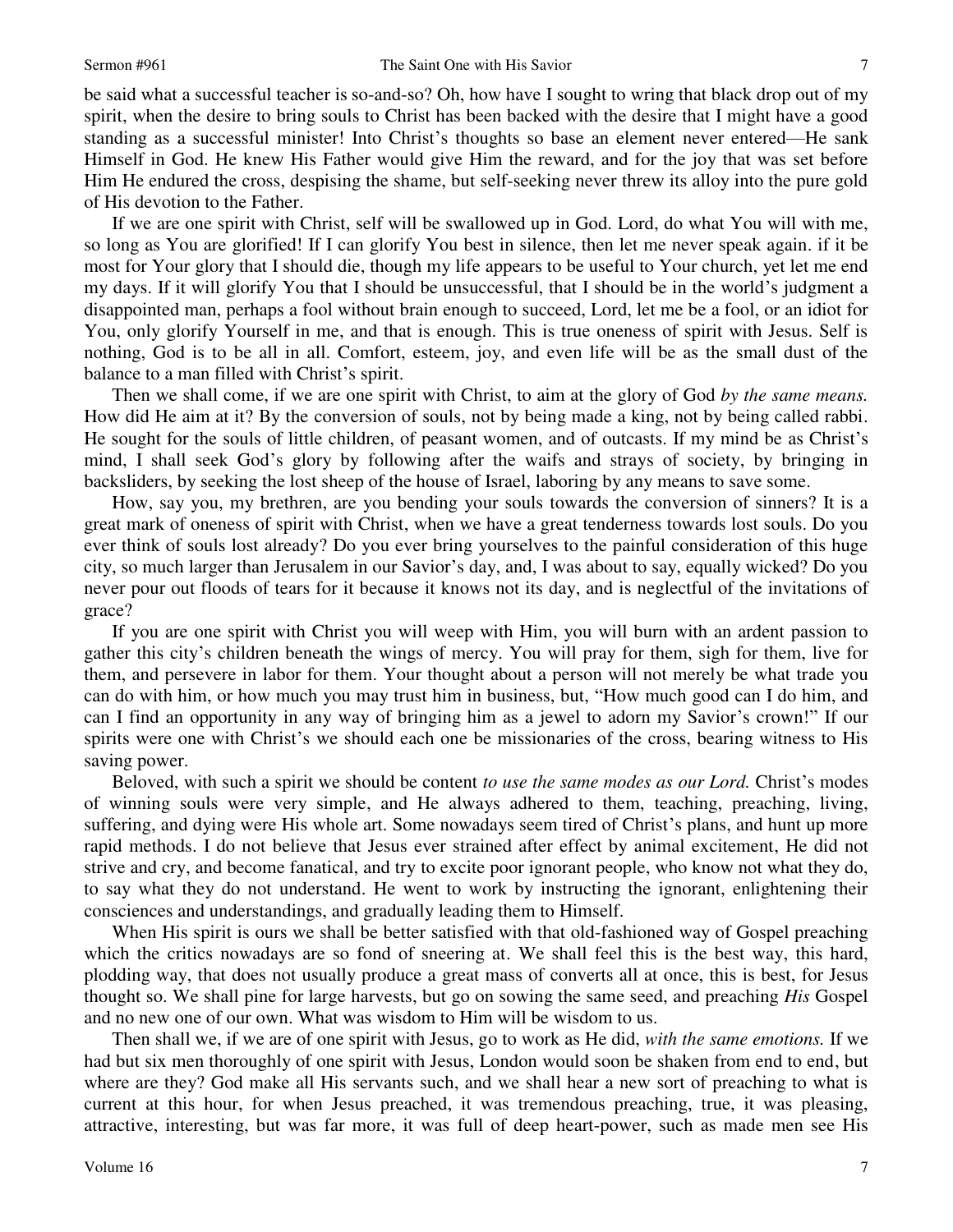solemn earnestness, and such as overcame men's souls. His soul, as it were, leaped upon them in all the majesty of love's omnipotence. O that we felt as He did the weight of souls, the guilt of sin, the terror of the wrath to come, and the tenderness of divine mercy. If these great principles actuated and moved *our* spirit as they moved *His* spirit, we would rise to a higher standard, and our age would know it.

Let me add that if we are fully joined to our Lord, and of one spirit with Him, we shall have *the same tastes as Jesus.* What He loves will charm us, what He hates we shall loathe. We shall then come to have *the same will* with Him. As one said, "If God wills not as I will, yet at any rate we will be agreed, for I will will as He wills if He will but graciously enable me." If I cannot have things as I would like, I will like to have them as Jesus pleases. Oh, to have the two wills, the human and divine perfectly coinciding, this is perfection! Brethren, if this unity between our spirit and Christ's spirit goes on we shall abide in Him, and He will abide in us. Oh, to be our Beloved's and to know that He is ours! I cannot resist quoting another two verses from old Quarles, they so depict my ideal—

> *"Nor time, nor place, nor chance, nor death can bow My least desires unto the least remove; He's firmly mine by oath; I His by vow; He's mine by faith; and I am His by love; He's mine by water; I am His by wine; Thus I my best Beloved's am; thus He is mine.*

*He is my altar; I His holy place; I am His guest; and He my living food; I'm His by penitence; He mine by grace; I'm His by purchase; He is mine by blood; He's my supporting wall; and I His vine: Thus I my best Beloved's am; thus He is mine."*

I have many things to say, but time fails me, and therefore in a mass let me just pour out a few thoughts. There would be produced in you and in me if we were joined unto the Lord, great *oneness of aim* in our service of God. We have a dozen aims now, but if we were of one spirit with Jesus we should have but one objective in life.

A man dies, and they say, "Ah, he died a martyr to his science." Another dies, and they say, "He killed himself with attention to his business." When will men be thus said to die for Christ? Men commonly say of their fellows, "He is a man of one idea, he lives for it, wherever he is he must always ride his hobby." How I wish they would say the same of Christians! Wherever our Lord was, not imprudently, but with true wisdom, He was sure to pursue His life work, where Jesus was there would the Gospel be heard or seen before long. If He sat to eat bread at a Pharisee's house nobody could suspect Him of being a Pharisee, or need to ask who He was, for His speech ere long betrayed Him, for the one objective of His soul was uppermost. May it ever be so with us, may we be of one idea, that one idea to glorify God through the salvation of sinners by Jesus Christ.

This would give us beside unity of purpose, *great force,* great fervor. We should feel this in private, our prayers if we had the spirit of Christ would be very different from what they are. This would be visible in public also, our public service of God would never be as sluggish and sleepy as it now is. With what ardor did the Savior burn! Would God that selfsame fire dropped into my soul, and utterly consumed me as a living sacrifice.

This would produce in each of us *an abiding pertinacity.* Defeated in one place we would try in another. It would be with us a determination never to be overcome in doing good. Like Jesus who sought the souls of men, not in a languid search, but over hill and dale till He went down into death's cold shade, and traversed the sepulcher that He might deliver them, so we also in honor and dishonor, in evil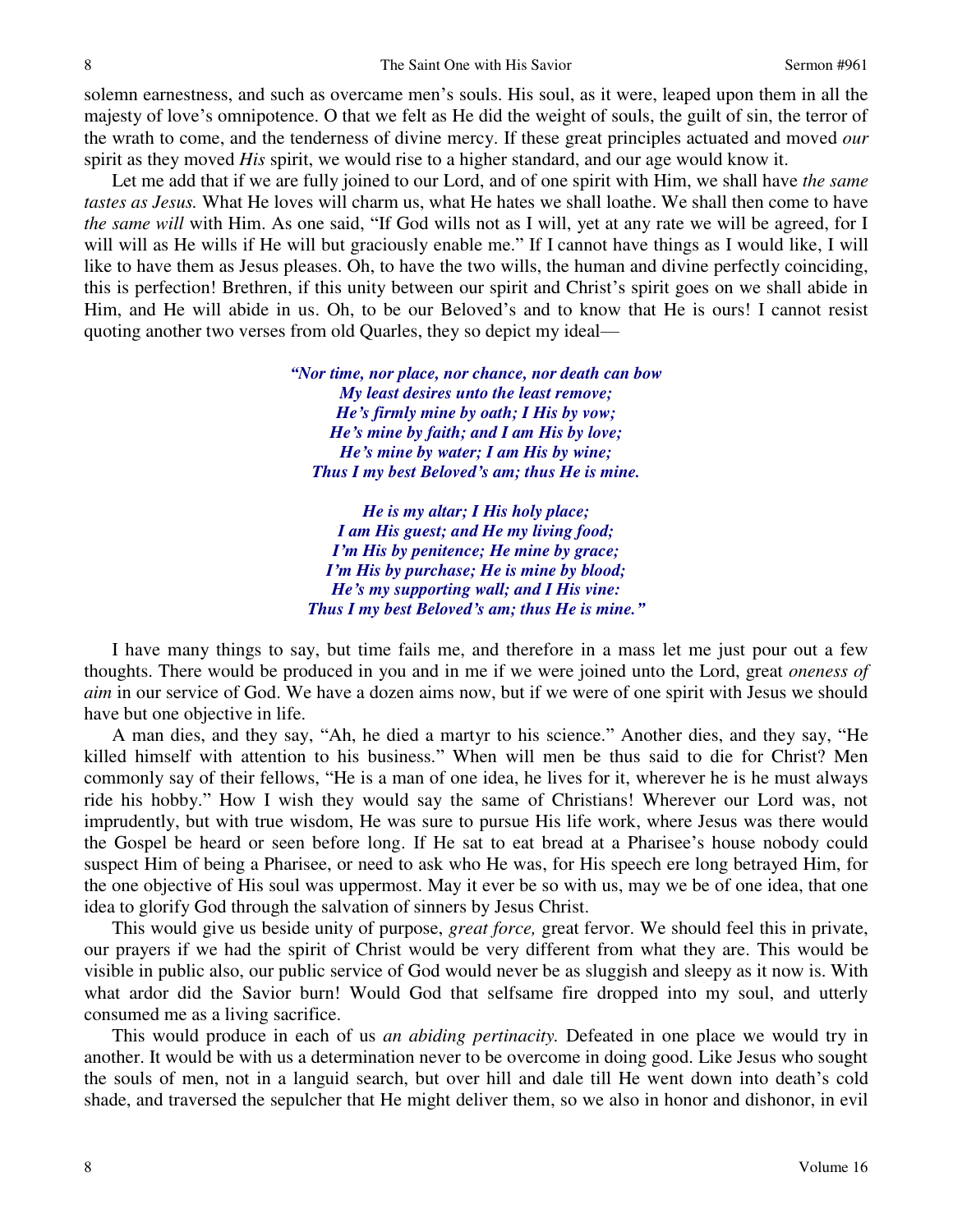report and good report, in poverty and wealth, in life and death, should still be seeking the glory of God, and the salvation of the sons of men.

This same spirit would work in us a *wonderful serenity of spirit.* If our spirit were like Christ's spirit, altogether set on God's glory, we should not be disturbed and vexed so soon as we are with little, petty remarks of men, nor should we even be moved by great calamities. If any disaster happened to us we should only say, "How can I use this for God's glory?" or if prosperity smiled on us we should ask, "How can I make this glorify my Lord?" We should not be cast down by the one nor lifted up by the other. If men sneered at us we should say, "It is well that they think little of me, for now if God will bless my efforts they will think the more of God and know that the work was not done by my power." If, on the other hand, we find men thinking highly of us, we should say, "How can I use the influence I thus obtain to advance the great cause of my Lord and Master?" When self is dead our sorrows are sweet, when self-seeking is gone, then serene is the calm lake of the soul, unruffled by the storms of ambition which continually toss with blustering breath the minds which seek themselves. I am persuaded, brethren, your highest state, your happiest condition, will be when you are so joined with the Lord as to be one spirit.

Lastly, what does all this teach us by way of practical lessons? These three things, first, *see here a rebuke for us.* We have been joined to Christ, but have we been manifestly one spirit with Him? Angry—was that Christ's spirit? Worldly—was that Christ's spirit? Frivolous, verging upon impropriety—was that Christ's spirit? Proud, dictatorial, slothful, repining, or unbelieving—was that Christ's spirit? O brethren, if you can read that verse without a tear you are either better or worse men than I, you are worse perhaps, for you do not feel the penitence you should, or you are better, and you have no need to confess the same faults which unhappily rise before my memory. The spirit of Jesus, we have a measure of it I trust, but does not our own spirit adulterate it dreadfully!

The next practical word is one of *hope*. We want to have the same spirit as Christ. Well, brethren, our hope is that we shall have it, for we are joined to the Lord, and he that is joined to the Lord is one spirit. Are you not joined to Jesus, my brother, my sister? I know what you say, "I sometimes fear I am not." Well, but what do you add to that? You add, "But I desire to be, and I do today renew my union with Him by another act of faith and confidence in Him. Dear Lord and Savior, You are my only hope, I at this hour embrace Your cross once more. I know You save sinners, I know that they who believe in You are saved, and therefore I am saved, now being persuaded of this I love You. O that I could kiss Your feet where the nail prints are, and that my whole life could be a washing of those feet with my tears!" Since then you are joined to Christ, you are one spirit, and though it is not yet fully seen, it will be ere long. There are better times coming, there are deeper degrees of grace for you yet, only persevere.

The last word will help you to *persevere*. Perceive you not, my brethren, the way to get more of the spirit of Christ? It is indicated in the text, it is by thinking more of your union with Him. To be nearer the Lord is the way to be more like Him. Do not let doubts and fears endanger your fellowship with Him. You may think, "I fear I have no right to say, I am one with Christ." But that suspicion will not sanctify you, it will not help you to be holier to doubt your union to your Lord. Men never grow in grace by departing from the Savior by unbelief. The more you need Christ the closer cling to Him, the less you are like Him the faster hold to Him, your hope lies there. "If my spirit be not yet subdued to Your spirit, my Savior, yet I cannot let You go, for that were to drive the physician away because I am still sick, that were to renounce my friend because I have great need of him. Nay, but closer to You will I cling by Your Holy Spirit from this day forth, that being joined to You, I may be of one spirit."

I feel I have feebly addressed you, but at the same time I know precious truth has been set forth. May the Holy Spirit open it up to your hearts, and bless it to your souls, and He shall be magnified, but if you have no part nor lot in this matter, may that dreadful fact lead you at this hour to seek the Savior.

### **PORTION OF SCRIPTURE READ BEFORE SERMON— 1 CORINTHIANS 12.**